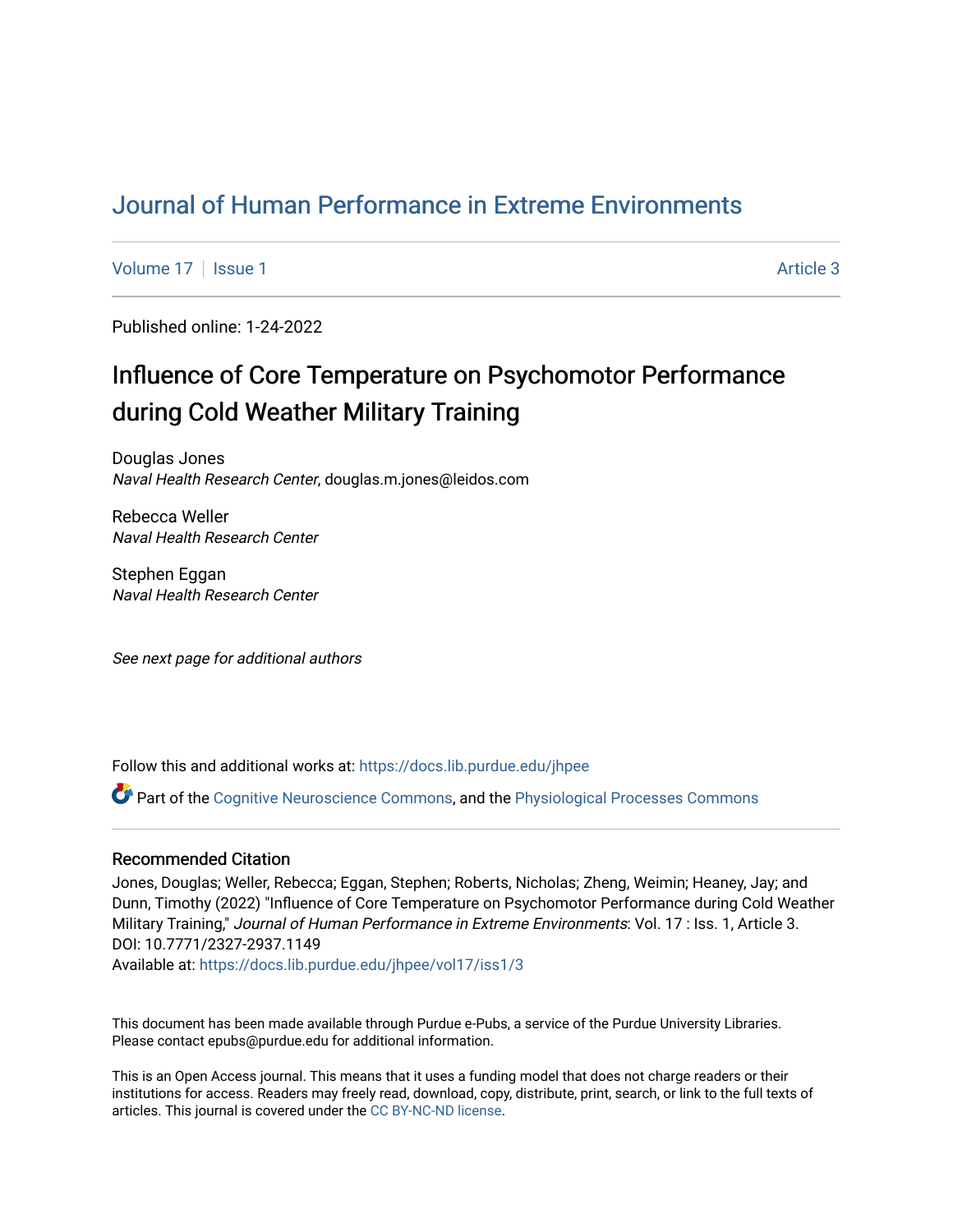## Influence of Core Temperature on Psychomotor Performance during Cold Weather Military Training

### Cover Page Footnote

Funding: This work was supported by the Defense Health Agency under work unit no. N1804. Declarations of interest: none Ethics Approval: The study protocol was approved by the Naval Health Research Center Institutional Review Board in compliance with all applicable Federal regulations governing the protection of human subjects. Research data were derived from an approved Naval Health Research Center, Institutional Review Board protocol number NHRC.2019.0007. Consent to Participate: Informed consent was obtained from all individual participants included in the study.

### Authors

Douglas Jones, Rebecca Weller, Stephen Eggan, Nicholas Roberts, Weimin Zheng, Jay Heaney, and Timothy Dunn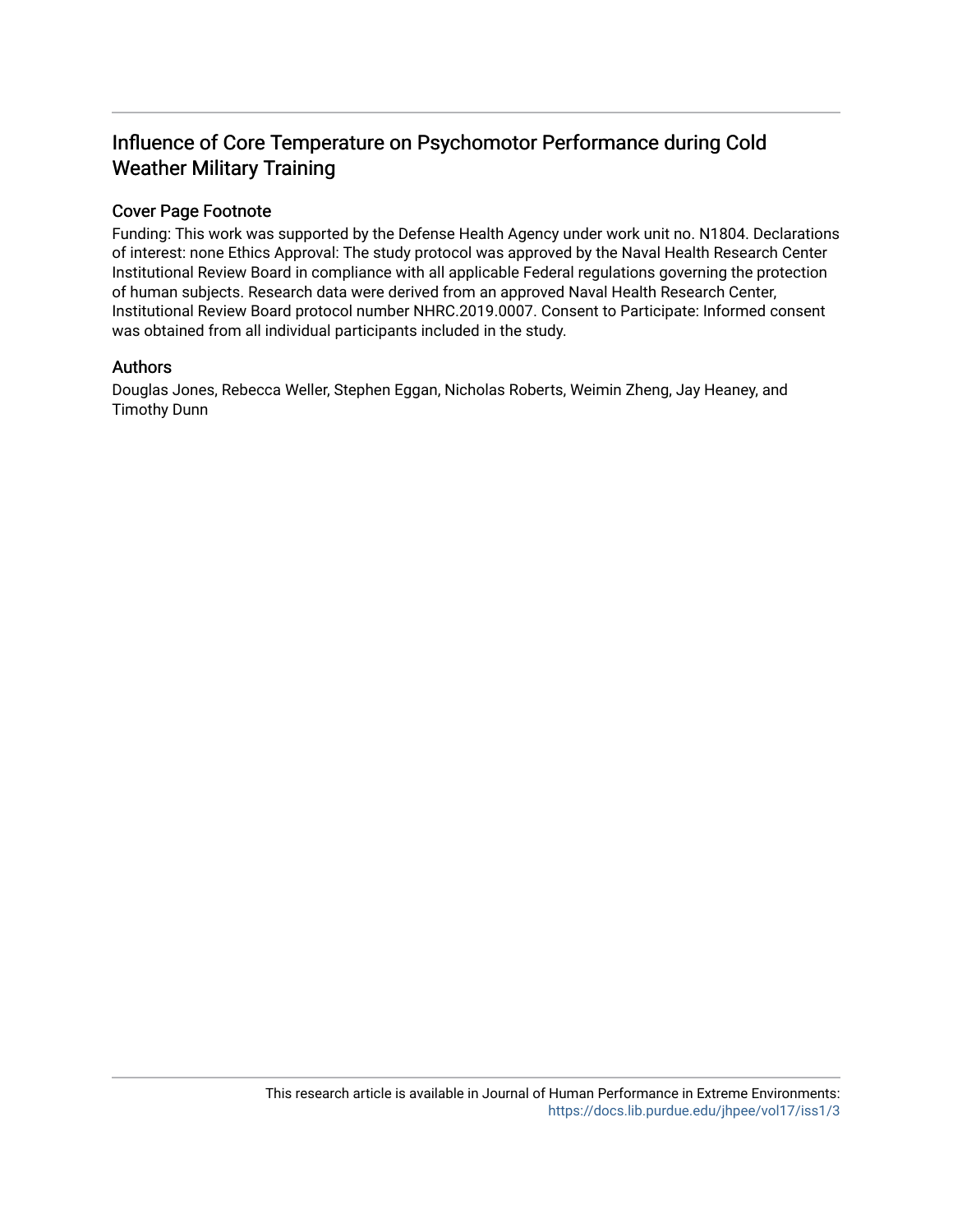## Influence of Core Temperature on Psychomotor Performance during Cold Weather Military Training

Douglas Jones, Ph.D.<sup>1,3</sup>, Rebecca Weller, M.S.<sup>1,3</sup>, Stephen Eggan, Ph.D.<sup>3</sup>, Nicholas Roberts, M.D.<sup>2</sup>, Weimin Zheng, Ph.D.<sup>1,3</sup>, Jay Heaney, M.A.<sup>3</sup>, and Timothy Dunn, Ph.D.<sup>3</sup>

> $<sup>1</sup>$ Leidos, Inc.</sup> Leidos, Inc.<br><sup>2</sup>Marine Corps Mountain Warfare Training Center<sup>2</sup> <sup>3</sup>Naval Health Research Center

#### Abstract

Purpose: Cold environments may deteriorate psychomotor performance due to slowing of neuronal signals, distractions caused by pain and discomfort, and loss of manual dexterity. The extent to which core temperature  $(T_c)$  influences psychomotor performance in the cold has not been established. Therefore, psychomotor performance and  $T_c$  were assessed during a cold weather military training exercise to evaluate this relationship.

Methods: Thirty-six military personnel (age:  $26 \pm 4$  yr; ht: 175  $\pm 8$  cm; wt: 79.1  $\pm$  11.1 kg) participating in cold weather training volunteered for this study. Participants completed a 10-min immersion in cold (1˚C) water, followed by 60 min of rewarming. Physiological, perceptual, and psychomotor assessments were made throughout the training. For analysis, participants were divided into groups based on their lowest achieved core temperature ( $\langle 35.0^{\circ}C = HYP;$  $35.0-36.0^{\circ}\text{C} = \text{CS-M}$ ;  $>36.0^{\circ}\text{C} = \text{CS-S}$ ). Psychomotor performance was then compared among the groups to determine the influence of  $T_c$  on performance.

Results: Although cold water immersion deteriorated performance, no differences were observed among the three groups at any time point during the training for simple reaction time (HYP: 298  $\pm$  49 ms; CS-M: 313  $\pm$  55 ms; CS-S:  $326 \pm 53$  ms;  $p = 0.677$ ).

Conclusion: Findings suggest that cold water immersion deteriorates psychomotor performance which, even in the presence of mild hypothermia, is not directly influenced by  $T_c$ . Additional observations reveal large variations in  $T_c$  among a homogenous group in response to cold water immersion.

Keywords: cold water immersion, heat loss, hypothermia, cognition

#### Abbreviations

| <b>ANOVA</b>       | analysis of variance                                                             |
|--------------------|----------------------------------------------------------------------------------|
| <b>CRT</b>         | choice reaction time                                                             |
| $CS-M$             | moderate cold stress (core temperature $> 35.0^{\circ}$ C but less than 36.0 °C) |
| $CS-S$             | slight cold stress (core temperature $> 36.0^{\circ}$ C)                         |
| <b>HYP</b>         | hypothermic (core temperature $\leq 35.0^{\circ}$ C)                             |
| ms                 | millisecond                                                                      |
| RW <sub>0</sub>    | start of rewarming                                                               |
| RW15               | 15 min into rewarming                                                            |
| <b>RW60</b>        | end of rewarming                                                                 |
| <b>SRT</b>         | simple reaction time                                                             |
| <b>SS</b>          | shivering sensation                                                              |
| $T_c$              | core temperature                                                                 |
| $T_{\rm hand}$     | hand temperature                                                                 |
| <b>TS</b>          | thermal sensation                                                                |
| $\bar{T}_{\rm sk}$ | mean skin temperature                                                            |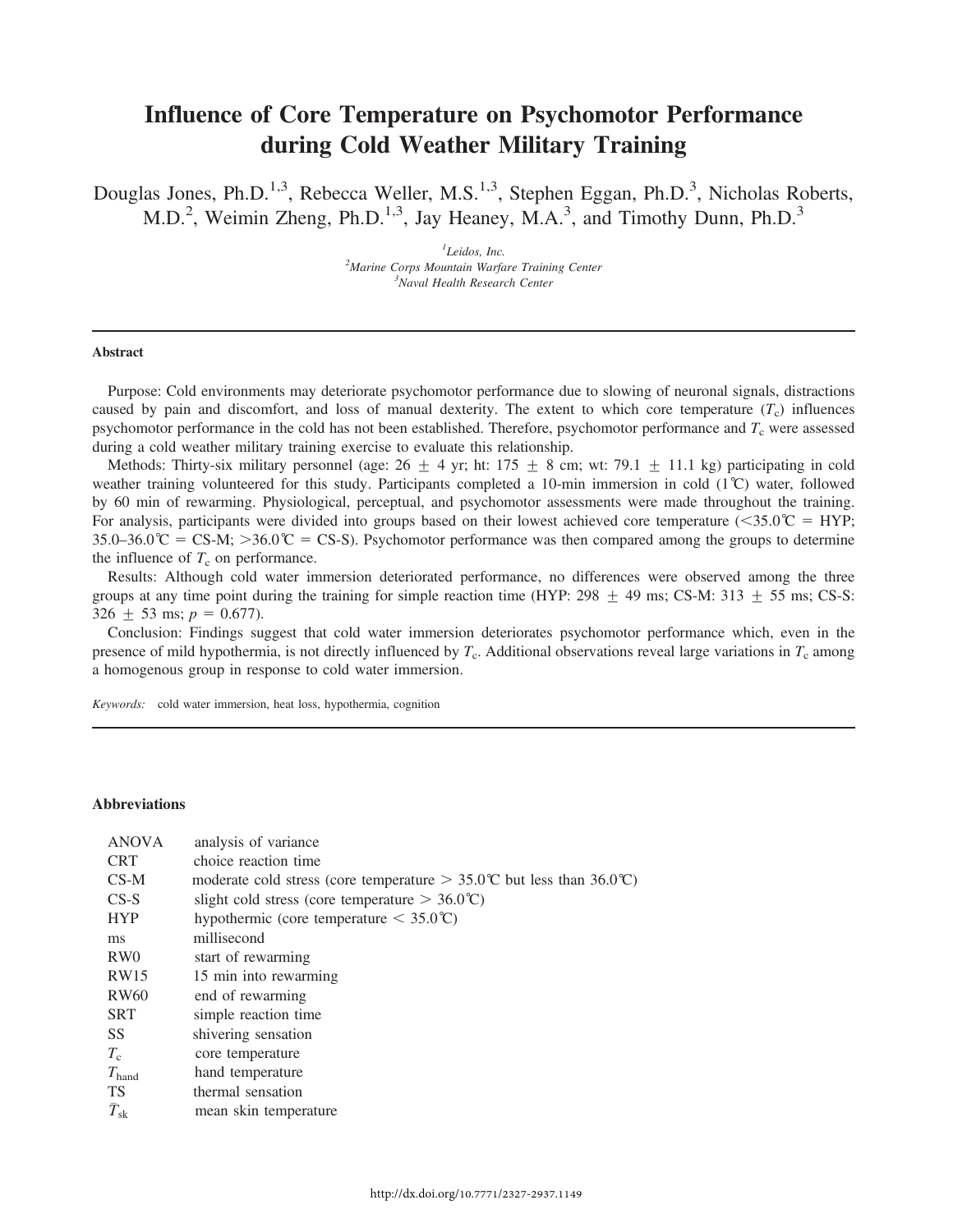#### Introduction

Many warfighters, occupational workers, and athletes are required to perform at high levels in austere environments to meet the demands of missions, work objectives, and athletic events. In cold environments, physiological responses to low ambient temperatures disrupt normal function and degrade performance (Fox, 1967; Mahoney et al., 2007; Pilcher et al., 2002; Stang & Weiner, 1970). A crucial aspect of performance includes psychomotor skills, which encompass the use of cognition and movement to execute specific tasks. These skills may be used to identify and respond to threats in hostile environments (warfighter), perform in high-stress and dynamic situations (occupational worker), or adjust swimming techniques to move efficiently through ever-changing sea states in open water (athlete) (Liebermann et al., 2005; Norrish & Cryer, 1990; Nuckton et al., 2000). Performing such tasks can be challenging in even the most ideal conditions, but when the presence of cold disrupts normal physiological and cognitive function, performance deteriorates quickly.

Psychomotor skills become compromised in cold environments due to slowing of signals that travel through neurons (de Jong et al., 1966; Oksa, 2002), distraction caused by intense feelings of cold and shivering (Cheung et al., 2007), dexterity loss due to cold muscles and diminished force production (Havenith et al., 1995; Heus et al., 1995), and a reduction in cerebral oxygenation caused by hyperventilation at the onset of cold water immersion (Mantoni et al., 2008). Measuring and monitoring these responses in field settings, where most cold exposure occurs for the aforementioned populations, pose a significant challenge. Given that many of the mechanisms that degrade psychomotor performance in the cold are related to body heat loss, it is likely that more simple measurements related to body temperature change, such as core temperature  $(T_c)$ , could be used to quantify and predict psychomotor performance. However, the use of  $T_c$  as an indicator of psychomotor performance in cold environments has not been established.

The purpose of this study was to evaluate the specific relationship between critical  $T_c$  thresholds and psychomotor performance so that one might be able to anticipate performance decrements when measuring  $T_c$  in cold environments. This is an important aspect for those that operate or work in cold environments, wherein the use of physiologic monitoring devices may provide additional insights into safety and performance limitations. We hypothesized that lower  $T_c$  (greater heat loss) would result in worse performance compared with those who were able to maintain  $T_c$  (less heat loss) during exposure to cold stress. Identifying simple field measurements to explain performance outcomes, so that decrements can be anticipated and strategies to mitigate performance deterioration can be implemented, may provide useful information for those that venture into cold environments.

#### Methods

#### Study Design

Military training conducted at the Marine Corps Mountain Warfare Training Center in Bridgeport, CA provided an opportunity to measure physiological, perceptual, and psychomotor responses to cold water immersion and rewarming. During the training, participants volunteered to wear physiological monitoring equipment, provide perceptual ratings of temperature sensations, and participate in several psychomotor assessments. Participants' data were then analyzed to evaluate the influence of  $T_c$  on psychomotor performance.

#### Research Participants

Thirty-six active-duty military personnel (31 males, 5 females) volunteered as research participants for this study. Participant age, height, weight, and body fat percentage (estimated using circumference measurements and U.S. Navy body fat percentage equation; Hodgdon & Beckett, 1984) were collected at the time of study enrollment and prior to any cold exposure (demographic data presented in Table 1). Participants were recruited from a cold weather medicine course, wherein students were required to complete cold water immersion and rewarming activities to successfully complete the course. All participants provided informed consent in accordance with the Declaration of Helsinki and the study was approved by the Institutional Review Board at the Naval Health Research Center, San Diego, CA (Protocol  $#$  NHRC.2019.0007).

#### Experimental Protocol

Participants followed the Marine Corps Mountain Warfare Training Center's cold water immersion and rewarming procedures to fulfill requirements for the training, which was conducted onsite at the Marine Corps Mountain Warfare Training Center (elevation 2,100 m) at 0600 in ambient conditions  $(-5^{\circ}\text{C})$  air temperature, 0 m/s windspeed, and  $1^\circ$ C water temperature).

Training requirements consisted of waiting to enter a pond (10 min), entering the pond (10 min; immersion to neck), exiting the pond (10 min), changing into dry clothing, and completing 60 min of rewarming. We defined these different phases of the training, which correspond to the timing of psychomotor assessments, as: pre-immersion, immersion, post immersion, start of rewarm (RW0), 15-min into rewarm (RW15), and end of rewarm (RW60). Participants wore standard-issued, non-cold-weather battle dress uniforms consisting of a cotton shirt, overcoat, and pants. Participants were allowed to wear athletic shoes for immersion. Once participants exited the pond and completed the postimmersion phase, they changed into dry, cold-weather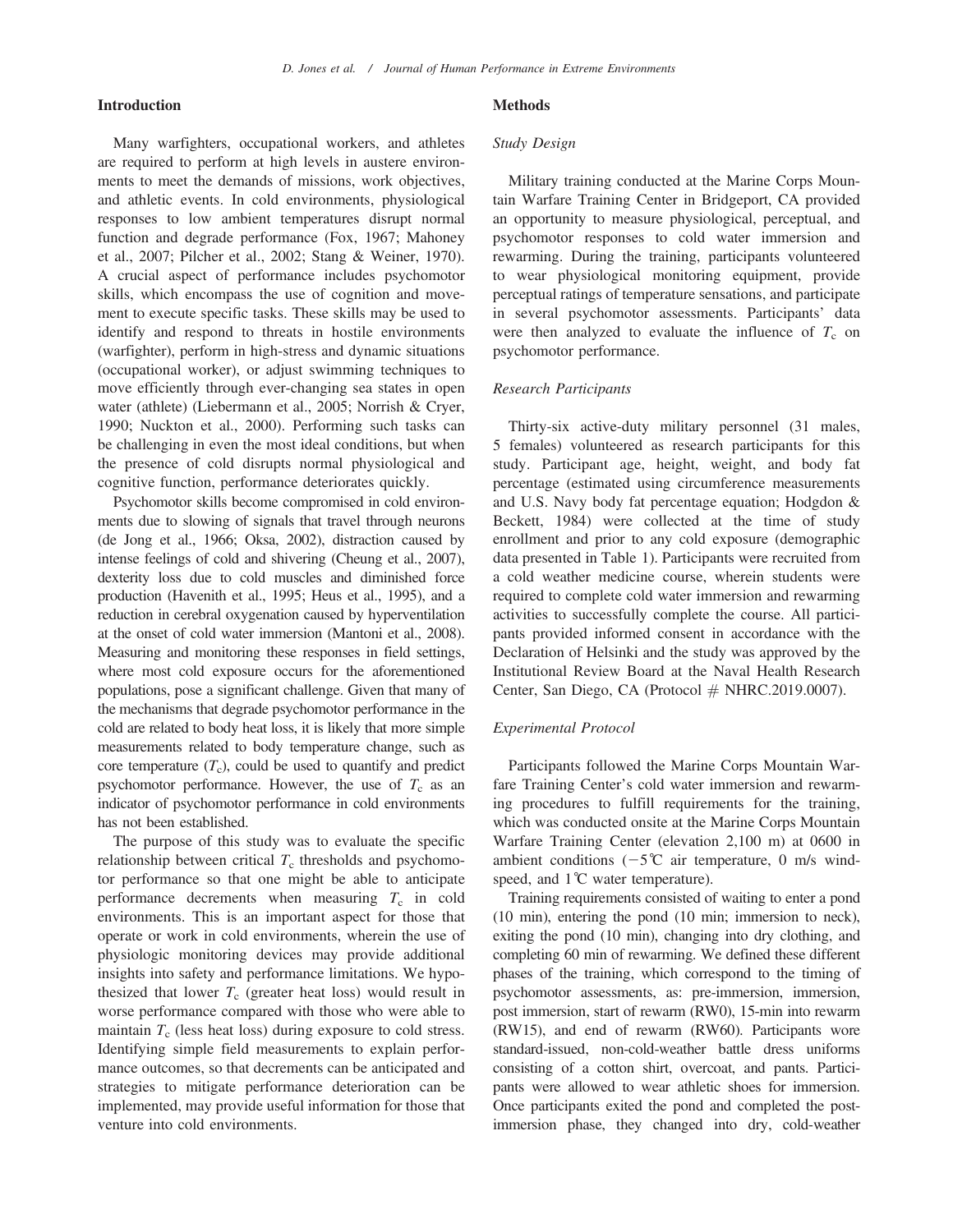| Table 1 |  |                                                                                             |  |  |  |  |
|---------|--|---------------------------------------------------------------------------------------------|--|--|--|--|
|         |  | Mean $\pm$ SD demographic information of participants divided by core temperature $(T_c)$ . |  |  |  |  |

| Group            |    | Age $(yr)$ | Height (cm) | Weight (kg)     | <b>BMI</b> ( $kg/m2$ )    | Body fat $(\% )$ |
|------------------|----|------------|-------------|-----------------|---------------------------|------------------|
| $CS-S$           |    | $26 + 5$   | $175 + 9$   | $81.5 + 11.7$   | $26.7 + 2.5^{\mathrm{a}}$ | $22.0 \pm 7.2$   |
| $CS-M$           | 12 | $24 + 3$   | $176 + 8$   | $79.5 + 11.7$   | $25.5 + 2.6$              | $16.5 + 5.0$     |
| <b>HYP</b>       |    | $27 + 4$   | $175 + 6$   | $72.7 + 6.1$    | $23.6 + 1.4^c$            | $16.9 + 5.7$     |
| All              | 36 | $26 + 4$   | $175 \pm 8$ | 79.1 $\pm$ 11.1 | $25.7 + 2.6$              | $19.2 \pm 6.7$   |
| $\boldsymbol{p}$ |    | 0.290      | 0.851       | 0.212           | 0.027                     | 0.054            |

Note. CS-S (cold stress, slight;  $T_c > 36^{\circ}$ C), CS-M (cold stress, moderate;  $T_c$  35–36°C), and HYP (hypothermic;  $T_c < 35^{\circ}$ C). All 36 participants' information is also provided. A value  $p < 0.05$  indicates difference between CS-S, CS-M, and HYP.

Significantly different from HYP. <sup>b</sup>Significantly different from CS-M. <sup>c</sup>Significantly different from CS-S.



Figure 1. Psychomotor assessments conducted in water (1°C) during cold weather military training at the Marine Corps Mountain Warfare Training Center. Electroencephalography measurements (64-channel cap shown in photo; data not included in current paper) were also collected during this evaluation. Photo courtesy Naval Health Research Center.

clothing (shirt, down jacket, down pants, down mittens, and down slippers) and entered a down sleeping bag for 60 min.

#### Physiological and Perceptual Measurements

Participants wore heart rate monitors (chest strap; Polar Electro, Lake Success, NY), skin temperature sensors (Vital Sense, Respironics, Bend, OR), and ingested a temperature capsule (Vital Sense, Respironics, Bend, OR) for  $T_c$ measurement. Measurements were recorded each minute throughout the training. Skin temperature sensors were placed on the chest, shoulder, thigh, and hand (posterior). These sites, excluding the hand, were used to calculate mean skin temperature  $(\bar{T}_{sk})$  using the Burton equation (Ramanathan, 1964). Hand skin temperature  $(T_{\text{hand}})$  is reported separately from  $\bar{T}_{sk}$ . Participants ingested the  $T_c$  temperature capsule approximately 6 hr prior to the start of the training.

During each phase of the training, participants provided ratings of thermal sensation (TS;  $-4$  very cold,  $-3$  cold,  $-2$ cool,  $-1$  slightly cool, 0 neutral,  $+1$  slightly warm,  $+2$  warm, +3 hot, +4 very hot) and shivering sensation (SS; 0 no shivering, 1 slight shivering, 2 moderate shivering, 3

vigorous shivering) by visually observing a chart and verbally responding with their rating, which was recorded by research staff.

#### Psychomotor Assessments

Psychomotor assessments were chosen based on military relevance (i.e., vigilance, reaction time, memory) and ease of comparison to other studies using similar assessments in cold environments. These assessments, which evaluated simple reaction time (SRT) and choice reaction time (CRT) with a working memory component, were conducted at the beginning of pre-immersion, immersion (in the water), post-immersion, RW0, RW15, and RW60 (Hasselmo & Stern, 2006; Niemi & Näätänen, 1981). For assessments obtained during immersion, participants entered the water to the level of the neck and completed the psychomotor assessment, which was placed on a wooden platform on the edge of the ice (Figure 1). Psychomotor assessments, developed and administered using E-Prime 3.0 software (Psychology Software Tools, Pittsburg, PA), were presented on a 10-inch tablet (Acer America, San Jose, CA)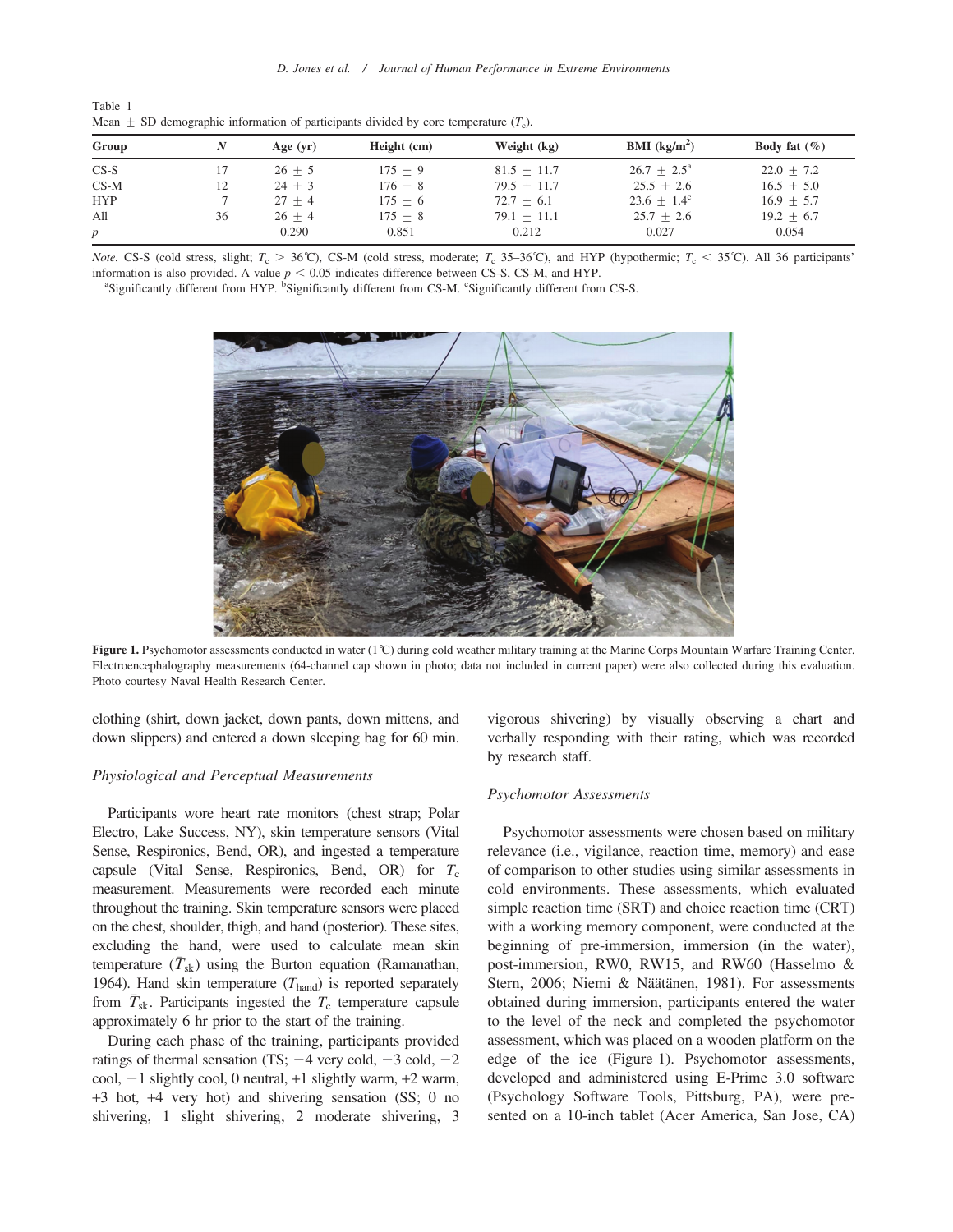

Figure 2. Administration of the SRT task with stimulus, monitor, and response box.

with an attached response pad (Psychology Software Tools, Pittsburg, PA) that recorded responses in milliseconds (ms). SRT and CRT were assessed immediately at the start of each phase of the training and the order of SRT and CRT assessments was randomized. The duration of each psychomotor assessment, which included SRT and CRT tasks, averaged seven minutes. To minimize the effect of learning and demonstrate familiarization with the assessments, participants were given practice attempts and were required to complete the SRT assessment once and achieve a minimum score of 75% on three CRT assessments. This familiarization occurred on the day prior to the training exercise.

For SRT, participants were asked to respond as quickly as possible as soon as a black star (stimulus) appeared on the tablet screen (Figure 2). Participants responded, using their dominant hand, by pressing any of the 5 buttons on the response pad. The response window (allowable response time) was 0 to 1,000 ms. Responses outside this window were not used in the mean SRT calculation. The randomized interstimulus interval (the timing between each stimulus) ranged between 300 and 600 ms and there were 40 trials (black star presentations) per assessment. The mean SRT was calculated for each assessment.

For CRT, participants were shown an initial image  $(4 \times$ 4 multicolor square) on the tablet screen for 2,000 ms that they were asked to memorize (Figure 3). After 2,000 ms of viewing this image, the tablet screen went blank for a randomized time between 600 and 3,000 ms. Following this blank screen, two secondary images, both of which were  $4 \times 4$  multicolored squares, then appeared on the

screen. Participants were asked to determine, as quickly as possible, which of the secondary images (left image or right image) matched the initial image. Alternatively, participants could choose that neither of the secondary images matched the initial image. Participants were given 3,000 ms to make this decision. Responses (left match, no match, or right match) corresponded to buttons on the response pad and were recorded in ms. Twenty-five CRT trials were provided per assessment and mean CRT was calculated for each assessment (only correct responses included).

#### Statistical Analysis

For analysis, all 36 participants were divided into groups based on their lowest achieved  $T_c$  that occurred during the cold water immersion and rewarming exercise. These groups were classified as those with only slight  $T_c$  decreases (i.e.,  $T_c$  was maintained above 36.0°C) in response to cold stress (CS-S;  $n = 17$ ), those with moderate  $T_c$ decreases (i.e.,  $T_c$  fell below 36.0°C but was maintained above 35.0°C) in response to cold stress (CS-M;  $n = 12$ ), and those whose  $T_c$  fell below 35.0<sup>°</sup>C and met the clinical definition of hypothermia (HYP;  $n = 7$ ). Groups were divided for analysis in an effort to provide greater definition pertaining to the degree of cold stress (i.e., heat loss) experienced by participants, which include slight and moderate cold stress, and hypothermia.

Demographic data (age, height, weight, BMI, body fat percent) were analyzed using a one-way analysis of variance (ANOVA) to examine differences among CS-S, CS-M, and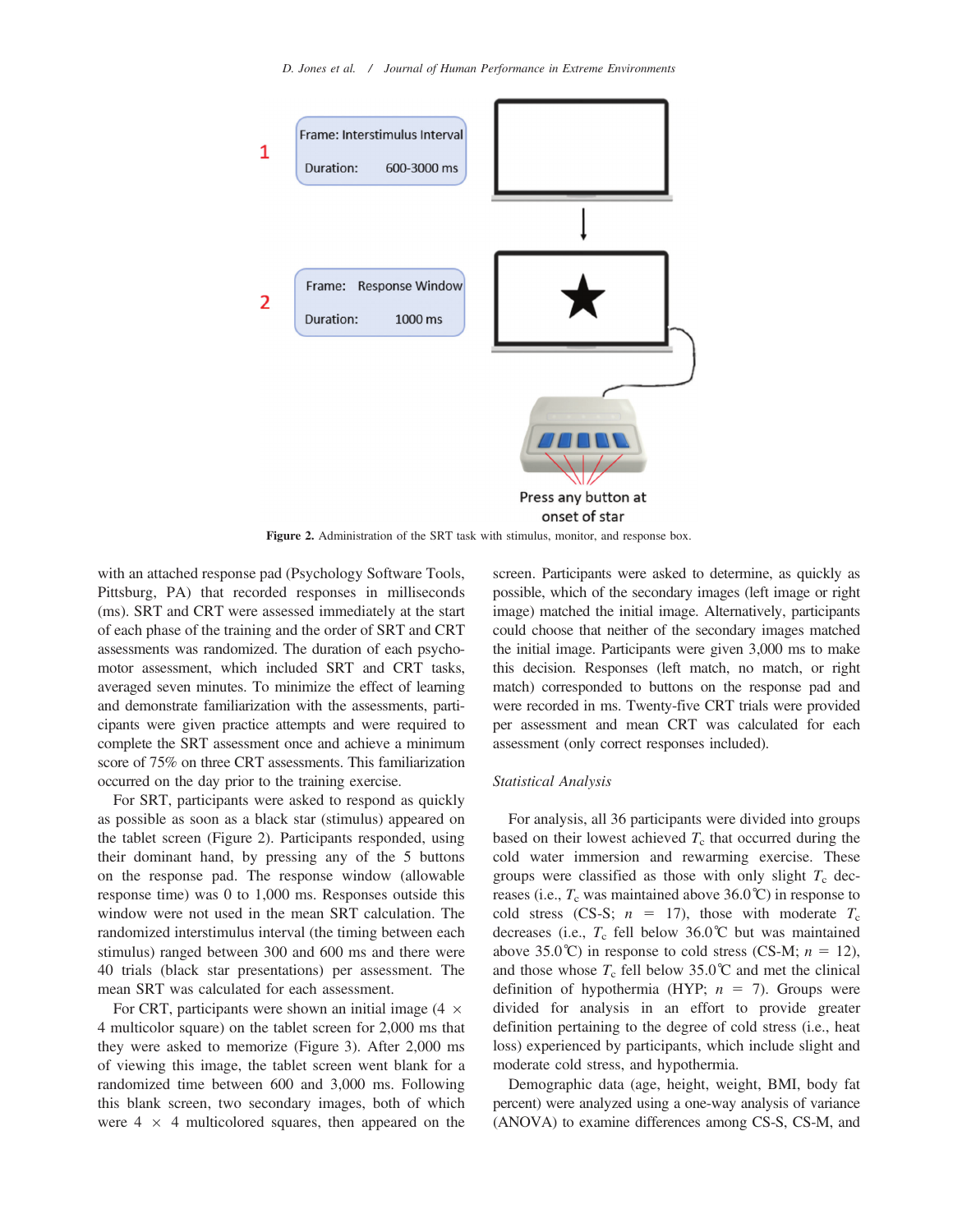

Figure 3. Administration of the CRT task with stimulus, monitor, and response box.

HYP. Significant group differences were followed up with post hoc tests using a Bonferroni correction for multiple comparisons. Cohen's d effect sizes were also calculated for demographic data that did not reach statistical significance, as large effects sizes in the presence of nonsignificant comparisons could provide supportive evidence for varying responses to cold water immersion. Physiological  $(T_c, \bar{T}_{sk},$  $T_{\text{hand}}$ ), perceptual (TS, SS), and psychomotor (SRT, CRT) data were analyzed using a 3 group (CS-S, CS-M, HYP)  $\times$  6 time (pre-immersion, immersion, post-immersion, RW0, RW15, RW60) repeated measures ANOVA. Significant interactions, as well as main effects for time and group, were followed up with post hoc tests using a Bonferroni correction for multiple comparisons. The alpha level in each analysis was set at  $p < 0.05$ .

#### Results

#### **Demographics**

Demographic data were compared among the three groups (CS-S, CS-M, HYP) to confirm homogeneity of the sample population. Age  $[F(2,33) = 1.29, p = 0.290]$ , height  $[F(2,33) = 0.16, p = 0.851]$ , weight  $[F(2,33) =$ 1.63,  $p = 0.212$ ], and percent body fat  $[F(2,33) = 3.19,$  $p = 0.054$ ] were not different among groups (Table 1). BMI, however, was lower in HYP compared with CS-S  $[F(2,33) = 4.06, p = 0.027]$ . Cohen's d effect size calculations indicate the following effect sizes between groups for age (Large: CS-M vs HYP,  $d = 0.85$ ; Medium: CS-S vs CS-M,  $d = 0.48$ ; Small: CS-S vs HYP,  $d = 0.22$ ), height (Small: CS-S vs CS-M,  $d = 0.12$ ; CS-S vs HYP,  $d = 0.0$ ; CS-M vs HYP,  $d = 0.14$ ), weight (Large: CS-S vs HYP,  $d = 0.94$ ; CS-M vs HYP,  $d = 0.73$ ; Small: CS-S vs CS-M,  $d = 0.17$ ), and percent body fat (Large: CS-S vs CS-M,  $d = 0.89$ ; CS-S vs HYP,  $d = 0.78$ ; Small: CS-M vs HYP,  $d = 0.07$ ).

#### Physiological and Perceptual

Physiological and perceptual findings are reported with comparisons between timepoints and among groups. Significant time effects (Table 2) were present for all physiological and perceptual measurements, including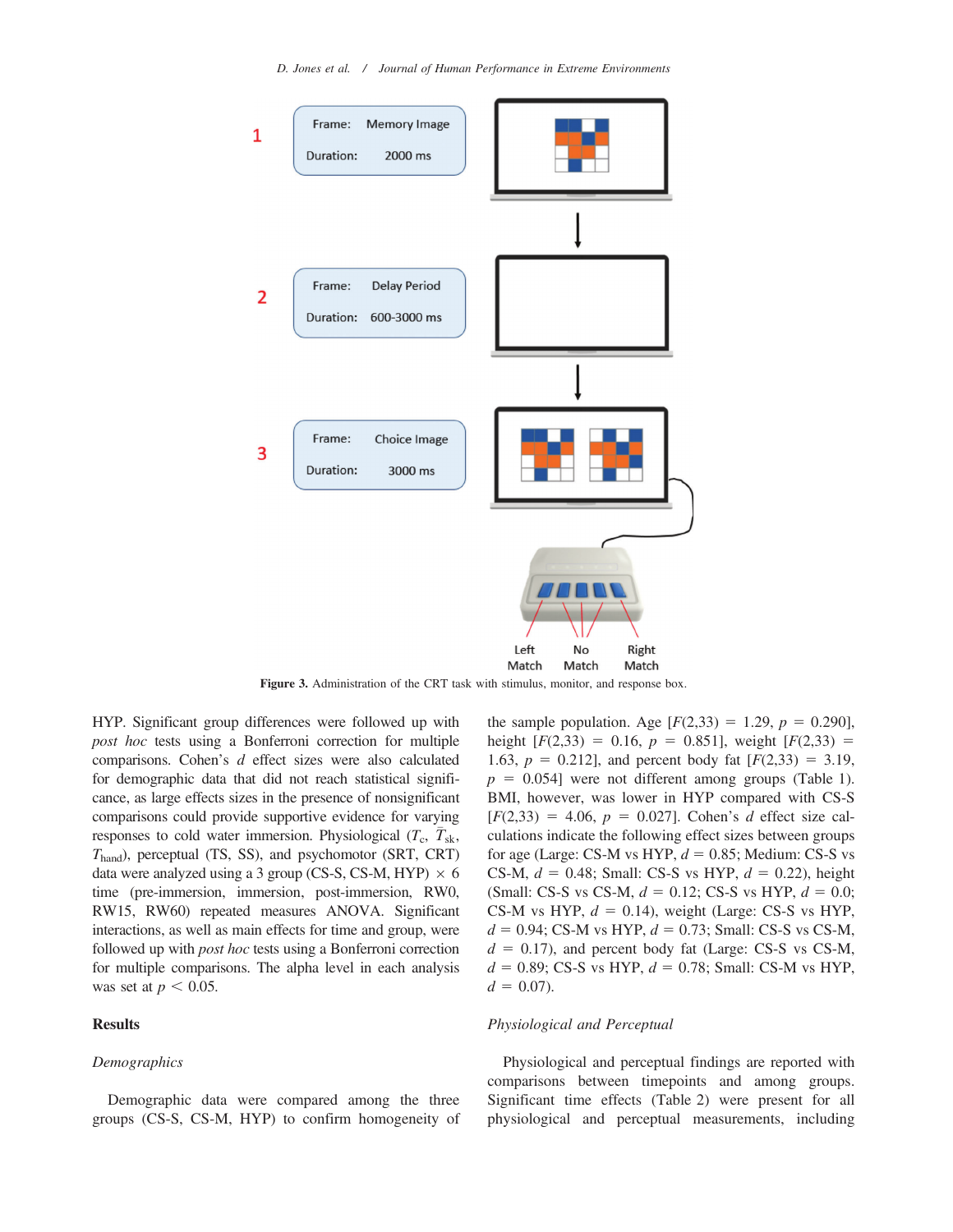$T_c$  [F(5,165) = 69.30,  $p < 0.001$ ],  $\bar{T}_{sk}$  [F(5,165) = 56.46,  $p \le 0.001$ ],  $T_{\text{hand}}$  [F(5,165) = 32.92,  $p \le 0.001$ ], TS  $[F(5,165) = 41.34, p < 0.001]$ , and SS  $[F(5,165) = 33.36,$  $p < 0.001$ ]. In particular,  $T_c$  decreased during cold water immersion but did not fully return to pre-immersion temperatures following rewarming,  $\bar{T}_{sk}$  decreased during cold water immersion and recovered to higher temperatures after rewarming (compared with pre-immersion), and  $T<sub>hand</sub>$  became colder during immersion and fully recovered following rewarming. Perceptual measurements of TS indicate that participants felt cool at preimmersion, became colder during immersion, and returned to near-neutral TS following rewarming. Similar findings for SS were observed, in that minimal shivering occurred during pre-immersion, followed by moderate shivering during immersion, and cessation of shivering after rewarming.

Group comparisons indicate that, other than  $T_c$  [F(2,33)]  $= 52.47, p < 0.001$ , which was purposefully separated into distinct groups for analysis, there were no significant group differences for  $\bar{T}_{sk}$  [ $F(2,33) = 0.92$ ,  $p = 0.409$ ],  $T_{\text{hand}}$  [F(2,33) = 0.17, p = 0.843], TS [F(2,33) = 3.30,  $p = 0.050$ ], and SS [ $F(2,33) = 0.42$ ,  $p = 0.663$ ] (Table 3).

#### Psychomotor

Psychomotor results are reported with comparisons between timepoints (Table 2) and among groups (Table 3) for both SRT and CRT. A significant time effect was observed for SRT  $[F(5,110) = 11.49, p < 0.001]$ , but not CRT  $[F(5,110) = 1.87, p = 0.105]$ . Specifically, compared with pre-immersion, SRT became longer during immersion, post-immersion, and RW0 and showed partial recovery at RW60. No group differences were observed for either

Table 2

Mean  $\pm$  SD physiological, perceptual, and psychomotor results for each time point of the cold water immersion and rewarming exercises (for all participants).

|                 | $T_c$ (°C)                    | $\bar{T}_{\rm sk}$ (°C)   | $T_{\text{hand}}$ (°C) | <b>TS</b>            | <b>SS</b>         | $SRT$ (ms)          | $CRT$ (ms)   |
|-----------------|-------------------------------|---------------------------|------------------------|----------------------|-------------------|---------------------|--------------|
| Pre-immersion   | $37.4 + 0.4^b$                | $24.5 + 5.7^b$            | $17.2 + 4.6$           | $-1.4 + 1.3^b$       | $0.9 + 0.7$       | $253 + 57^{\rm b}$  | $1310 + 233$ |
| Immersion       | $36.9 + 0.7^{\rm a}$          | $22.9 + 5.4^b$            | $15.2 + 5.5^{a,b}$     | $-3.3 + 0.8^{a,b}$   | $1.7 + 1.1^{a,b}$ | $322 + 58^{\rm a}$  | $1322 + 234$ |
| Post-immersion  | $36.2 \pm 0.9^{a,b}$          | $17.2 + 4.2^{a,b}$        | $10.5 + 2.6^{a,b}$     | $-2.9 + 1.7^{a,b}$   | $2.0 + 1.0^{a,b}$ | $376 + 119^{\circ}$ | $1470 + 265$ |
| RW <sub>0</sub> | 35.9 $\pm$ 0.9 <sup>a,b</sup> | $24.6 + 3.2^b$            | $15.3 + 2.4^b$         | $-2.9 + 1.1^{a,b}$   | $2.4 + 0.9^{a,b}$ | $349 + 88^{\rm a}$  | $1417 + 340$ |
| RW15            | $36.7 \pm 0.7^{a,b}$          | $30.0 \pm 2.9^{a,b}$      | $18.8 + 2.9$           | $-1.7 + 1.6^{\circ}$ | $2.0 + 0.8^{a,b}$ | $324 + 54^{a,b}$    | $1458 + 247$ |
| RW60            | $36.9 + 0.4^{\mathrm{a}}$     | $32.5 + 1.5^{\mathrm{a}}$ | $19.3 + 3.2$           | $0.1 + 1.6^{\rm a}$  | $0.5 + 0.7$       | $283 + 37^{\rm a}$  | $1393 + 203$ |
| $p_{\parallel}$ | $<$ 0.001                     | $<$ 0.001                 | $<$ 0.001              | $<$ 0.001            | $<$ 0.001         | $<$ 0.001           | 0.105        |

<sup>a</sup>Significantly different from pre-immersion. <sup>b</sup>Significantly different from RW60. Significance at  $p < 0.05$ .

Table 3 Mean  $\pm$  SD physiological, perceptual, and psychomotor results for each core temperature ( $T_c$ ) group.

|                  | Group      | $T_c$ (°C)                    | $\bar{T}_{\rm sk}$ (°C) | $T_{\text{hand}}$ (°C) | <b>TS</b>      | <b>SS</b>     | SRT (ms)      | $CRT$ (ms)     |
|------------------|------------|-------------------------------|-------------------------|------------------------|----------------|---------------|---------------|----------------|
| Pre-immersion    | $CS-S$     | 37.6 $\pm$ 0.3 <sup>a,b</sup> | $26.2 \pm 5.4$          | $17.7 \pm 4.5$         | $-1.9 \pm 1.3$ | $1.0 \pm 0.8$ | $262 \pm 33$  | $1319 \pm 246$ |
|                  | $CS-M$     | $37.2 + 0.3^{\circ}$          | $22.3 + 5.7$            | $16.1 + 4.0$           | $-0.8 \pm 1.1$ | $0.7 + 0.5$   | $265 + 34$    | $1268 + 232$   |
|                  | <b>HYP</b> | $37.1 + 0.5^{\circ}$          | 24.1 $\pm$ 5.7          | $18.1 \pm 6.0$         | $-1.3 \pm 1.4$ | $0.9 \pm 0.7$ | $179 \pm 134$ | $1396 \pm 228$ |
| Immersion        | $CS-S$     | 37.4 $\pm$ 0.5 <sup>a,b</sup> | $22.7 \pm 6.1$          | $15.5 \pm 5.7$         | $-3.4 \pm 0.8$ | $2.0 \pm 1.0$ | $326 + 67$    | $1308 \pm 222$ |
|                  | $CS-M$     | $36.6 + 0.5^{\circ}$          | $22.6 + 4.8$            | $14.3 + 4.1$           | $-3.1 + 0.8$   | $1.6 + 1.2$   | $325 + 52$    | $1342 + 279$   |
|                  | <b>HYP</b> | $36.3 + 0.9^{\circ}$          | $23.7 \pm 5.3$          | $16.2 \pm 7.3$         | $-3.3 \pm 0.8$ | $1.3 \pm 1.1$ | $292 + 40$    | $1321 \pm 217$ |
| Post-immersion   | $CS-S$     | $36.8 \pm 0.5^{a,b}$          | $16.6 \pm 3.8$          | $10.4 + 2.5$           | $-3.4 + 1.2$   | $2.1 \pm 1.1$ | $387 \pm 96$  | $1558 \pm 281$ |
|                  | $CS-M$     | $35.9 + 0.5^{\text{a,c}}$     | $17.5 \pm 4.7$          | $11.1 + 2.9$           | $-2.8 \pm 1.6$ | $1.8 \pm 1.0$ | $372 + 164$   | $1374 + 242$   |
|                  | <b>HYP</b> | $35.1 \pm 0.5^{b,c}$          | $18.1 \pm 4.6$          | $9.7 + 2.2$            | $-2.1 + 2.7$   | $2.1 + 0.7$   | $340 + 67$    | $1382 + 168$   |
| RW <sub>0</sub>  | $CS-S$     | $36.6 \pm 0.5^{a,b}$          | $24.2 \pm 3.3$          | $15.1 \pm 2.3$         | $-3.0 \pm 1.1$ | $2.4 \pm 1.0$ | $362 \pm 109$ | $1406 \pm 430$ |
|                  | $CS-M$     | $35.7 \pm 0.2^{\text{a,c}}$   | $24.5 + 3.1$            | $16.2 + 1.7$           | $-2.6 + 1.0$   | $2.2 + 0.8$   | $333 + 58$    | $1347 \pm 156$ |
|                  | <b>HYP</b> | 34.6 $\pm$ 0.9 <sup>b,c</sup> | $25.9 \pm 2.9$          | $14.4 + 3.4$           | $-3.1 + 1.1$   | $2.7 + 0.5$   | $344 + 77$    | $1676 + 246$   |
| <b>RW15</b>      | $CS-S$     | $37.1 + 0.4^{\text{a}}$       | $29.7 \pm 2.8$          | $19.2 \pm 3.3$         | $-2.1 \pm 1.3$ | $1.8 \pm 1.0$ | $334 \pm 48$  | $1493 \pm 290$ |
|                  | $CS-M$     | $36.7 + 0.4^{\mathrm{a}}$     | $29.8 + 3.4$            | $19.2 + 2.3$           | $-0.9 \pm 1.4$ | $2.0 + 0.6$   | $299 + 54$    | $1388 \pm 181$ |
|                  | <b>HYP</b> | 35.7 $\pm$ 0.8 <sup>b,c</sup> | $31.1 \pm 2.3$          | $17.4 \pm 2.6$         | $-2.1 \pm 2.0$ | $2.3 \pm 0.8$ | $354 \pm 70$  | $1517 \pm 249$ |
| RW <sub>60</sub> | $CS-S$     | 37.2 $\pm$ 0.3 <sup>a,b</sup> | $32.4 \pm 1.6$          | $19.4 + 3.4$           | $-0.5 \pm 1.5$ | $0.4 \pm 0.7$ | $285 + 36$    | $1425 + 176$   |
|                  | $CS-M$     | $36.8 \pm 0.3^{\text{a,c}}$   | $32.3 \pm 1.5$          | $20.0 \pm 1.9$         | $0.9 \pm 1.2$  | $0.5 \pm 0.7$ | $282 \pm 42$  | $1330 \pm 158$ |
|                  | <b>HYP</b> | $36.4 \pm 0.3^{b,c}$          | $33.0 \pm 1.1$          | $17.6 \pm 4.0$         | $0.0 \pm 2.2$  | $0.7 + 1.0$   | $279 \pm 35$  | 1439 $\pm$ 424 |

*Note.* CS-S (cold stress, slight;  $T_c > 36^\circ\text{C}$ ), CS-M (cold stress, moderate;  $T_c$  35–36°C), and HYP (hypothermic;  $T_c < 35^\circ\text{C}$ ). Comparisons between groups are within each time point.

Significantly different from HYP. <sup>b</sup>Significantly different from CS-M. <sup>c</sup>Significantly different from CS-S. Significance at  $p < 0.05$ .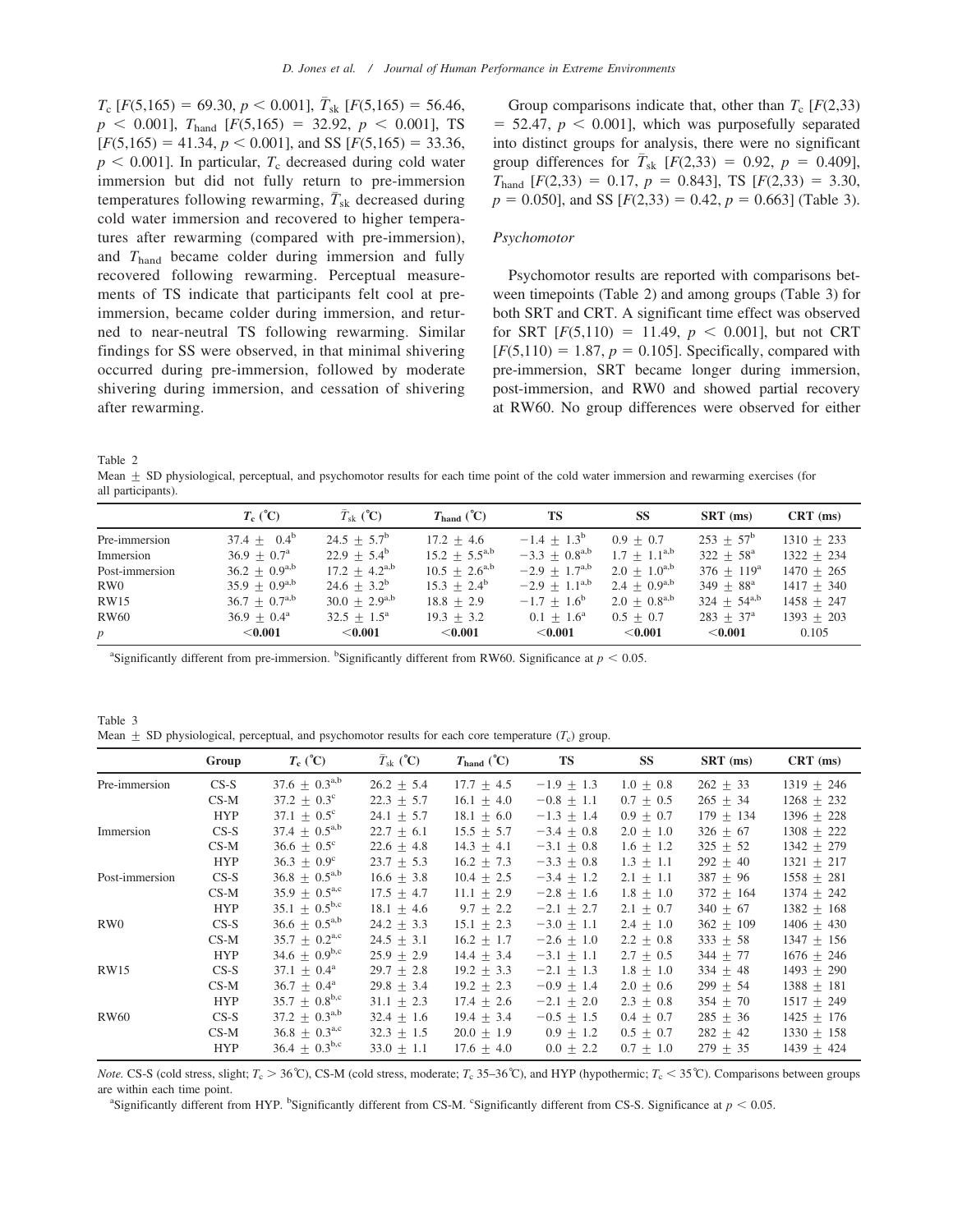SRT  $[F(2,22) = 0.40, p = 0.677]$  or CRT  $[F(2,22) = 0.67,$  $p = 0.522$ .

#### **Discussion**

This study evaluated physiological, perceptual, and psychomotor responses in military personnel during a cold water immersion and rewarming military exercise to determine the influence of  $T_c$  on psychomotor performance. Findings from this study highlight two important considerations for those that operate, work, or compete in cold weather environments. First, although  $T_c$  was different among the three groups, which was anticipated by study design, psychomotor performance was not different among the groups, suggesting that  $T_c$  is likely not the primary physiological factor driving the deterioration of psychomotor performance upon exposure to cold stress. Second, despite the same environmental conditions and exposure protocol, clothing ensembles, and homogeneous characteristics of all participants, there was large  $T_c$  variability (ranging from 33.4 to 37.8˚C) immediately following cold water immersion. This information is valuable for these populations, as anticipating large variances in  $T_c$  could lead to better preparedness (i.e., taking actions to prevent hypothermia and establishing rewarming/recovery protocols).

#### Influence of Core Temperature on Psychomotor Performance

Findings from the current study indicate that  $T_c$  declined to levels of hypothermia (i.e.,  $\langle 35^{\circ} \text{C} \rangle$  with an associated psychomotor performance deterioration similar to those with minimal or no decline in  $T_c$  (i.e.,  $>36^{\circ}$ C). The reasons for this lack of  $T_c$  influence on psychomotor performance could be many, and other factors like skin temperature, cognitive distraction, or loss of manual dexterity could have a greater influence on psychomotor performance than  $T_c$ . Specifically, a drop in skin temperature that reduces manual dexterity, along with activation of nociceptors and thermal receptors that cause uncomfortable cold sensations and distraction, could interact to limit psychomotor performance (Enander, 1987). Studies examining the influence of peripheral measurements on psychomotor performance have revealed other mechanisms that cause performance deterioration, as Muller et al. (2012) suggest that acute cold exposure with no change in  $T_c$ , but reduced skin temperature, can lead to poor psychomotor performance.

It is also plausible that  $T_c$  did not influence the specific tasks (SRT and CRT) used in the current study, as it has been established that not all cognitive and psychomotor performance tasks deteriorate to the same extent in cold environments. Pilcher et al. (2002) published a metaanalysis examining ten studies that report on cognitive performance in the cold and, indeed, many of these studies report conflicting findings across cognitive tasks. Pilcher et al. indicate that the most impacted aspects of cognitive performance by cold are reasoning, learning, and memory (grouped as one category). Minimal or no effects of cold were observed for reaction time, attention/perceptual, and mathematical processing tasks (Pilcher et al., 2002). To examine the role of  $T_c$  across varying cognitive tasks assessed in the cold, Coleshaw et al. (1983) isolated  $T_c$  following cold water immersion to determine its influence on memory, data recall, speed, and accuracy. Coleshaw et al. lowered  $T_c$  to 34–35˚C using cold water immersion and then transferred participants to a warm bath. When cognitive assessments were administered, subjects felt thermally comfortable and had warm skin, yet their  $T_c$  was still between 34 and 35°C. They reported that short-term memory was impaired, learned memory was unaffected, mathematical processing speed was impaired, and mathematical accuracy was unaffected (Coleshaw et al., 1983). Therefore, even though participants were hypothermic, it appears that the extent of performance deterioration may relate to temperature change sensitivity among different brain regions that are responsible for the execution of different tasks. This could explain why different cognitive tasks are influenced dissimilarly when lower  $T_c$ , and presumably lower brain temperatures, is experienced. However, to identify specific regions of brain activation during cold stress and cognitive testing, more robust research methods are required that incorporate whole-body cold stress, cognitive performance assessment, and electrophysiological and  $T_c$  measurements.

Electrophysiological activity of the brain's response to whole-body cold stress is not well defined, and even less is known about brain activity during cognitive testing in cold environments or when hypothermic (Jones et al., 2017). Several studies have examined brain activity during the cold pressor test, but this is not representative (i.e., no  $T_c$ ) change) of the severity of cold stress experienced during whole-body cold exposure. Both FitzGibbon et al. (1984) and Jones et al. (2019) measured brain activity during cold water immersion and hypothermia while participants underwent visual evoked potential testing, but given that these are the only available investigations on the topic, the issue is still not adequately addressed. Additionally, these studies were either underpowered (FitzGibbon et al., 1984;  $n = 5$ ) or did not offer specific explanations as to how  $T_c$ could have influenced cognitive and psychomotor performance (Jones et al., 2019). Although minimal influence of  $T<sub>c</sub>$  on cognitive performance in cold environments has also been reported by others (O'Brien et al., 2007), the precise interactions of  $T_c$ , brain temperature and activity, and cognitive performance are yet to be determined.

#### Variability of Core Temperature Responses to Cold Water Immersion

In recent investigations of warfighters performing cold water immersion training, large variations in heat loss were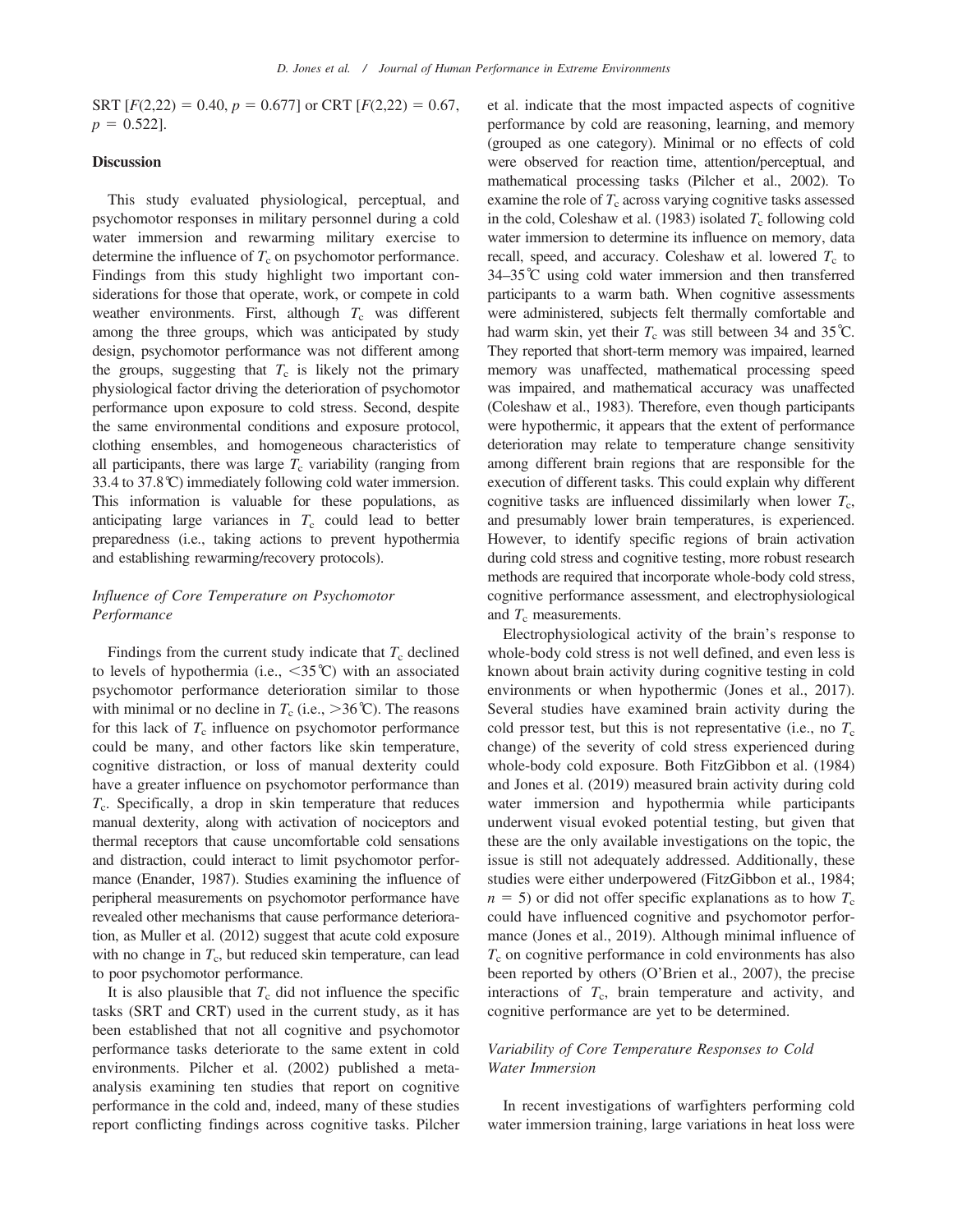observed, resulting in  $T_c$  that ranged from 33 to 38°C (Cooper et al., 2017), similar to the findings we report in the current study.  $T_c$  is a byproduct of the body's heat loss and gain, which is strongly influenced by environmental factors and individual variances such as vascular response, subcutaneous fat amount, body surface area, muscular composition, and metabolic rate (Hayward & Keatinge, 1981; Sessler et al., 1990; Stocks et al., 2004). When exposed to cold stress, changes in each of these elements can contribute to large variations in heat loss among individuals. We observed significant BMI differences, as well as large effect sizes for weight and percent body fat (primarily between CS-S and HYP), among the groups. Although these findings are not novel with respect to explanations that have been provided for heat loss in cold environments, they likely contribute, at least in some part, to the variances in heat loss observed in the current study.

Explanations for heat loss variability can also be presented on a neural level, as Mittleman and Mekjavic (1991) suggest that differences in central thermosensitivity could be responsible for variable  $T_c$  responses to cold water immersion, a theory that also has relevance to cognitive and psychomotor performance. Their findings are supported by others that have shown variability in temperature sensitivity of neurons in the hypothalamus that influence thermoregulation (Baldino & Geller, 1982; Nakayama, 1985). For example, one could have slightly more warm-sensitive neurons (i.e., better thermoregulatory capability in warm versus cold environments) or may have greater sensitivity in cold-sensitive neurons, leading to better thermoregulation in the cold. Our findings of variable heat loss rates in a homogeneous group immersed in cold water provide additional evidence to support the many others that report this finding (Brazaitis et al., 2014; Molnar, 1946; Nuckton et al., 2000; Wittmers & Savage, 2001). Such wide-ranging  $T_c$  responses to cold water immersion should be taken into consideration for those who anticipate cold water immersion exposure among many individuals, even if they have similar characteristics. Similar  $T_c$  outcomes following cold water immersion should not be assumed.

#### Limitations

Several limitations are present in the current study relating to study design, cognitive task choice, and study noise that should be considered when interpreting findings. First, the study was embedded in a field military training exercise and the design was, therefore, confined to the limitations of the training exercise. For example, water and air temperature, although measured, were not strictly controlled. Air and water temperatures did not change drastically during data collection, but they were not chosen by investigators or precisely controlled, as they would be in laboratory settings. It should be noted that our findings could vary if repeated under different water or air temperatures, as differences in ambient temperature can influence performance differently (Mäkinen et al., 2006; O'Brien et al., 2007). Second, cognitive tasks were designed to meet the timing requirements of the training exercise. Had more time been allotted, a more comprehensive test battery covering more aspects of cognitive performance could have been conducted. We chose SRT and CRT given the strong military relevance to vigilance (rapidly identifying stimuli; SRT) and quick decision making (CRT), which are essential components to military performance (Liebermann et al., 2005). It must be acknowledged that different cognitive tasks could result in different outcomes, as  $T_c$  may not have influenced performance on the tasks used in this study, but may influence other aspects of cognitive performance. Lastly, participants were instructed to focus on testing and limit noise and talking. Although we attempted to maintain a quiet environment free of outside distractions, we cannot confidently state that distractions to the participants were not present during testing. This limitation may detract from the internal validity of the study, but does improve the ecological validity, wherein the testing environment parallels a realistic operational setting where many distractions are likely present. Although we observed a deterioration in psychomotor performance that does not appear to be influenced directly by  $T_c$ , these limitations should be considered when interpreting study results.

#### **Conclusion**

Findings from the current study suggest that a 10-min cold (1˚C) water immersion deteriorates psychomotor performance which, even in the presence of mild hypothermia, is not directly influenced by  $T_c$ . As such, additional measurements are needed to adequately quantify and predict psychomotor performance deterioration in cold environments. Additional observations reveal large variations in  $T_c$  among a homogeneous group in response to cold water immersion. These findings should be considered for populations that frequent cold water environments. Future work should seek to evaluate other psychomotor tasks and identify other contributing physiological factors that impact performance in cold environments.

#### **Declarations**

Funding: This work was supported by the Defense Health Agency under work unit no. N1804.

Declarations of interest: none.

Ethics approval: The study protocol was approved by the Naval Health Research Center Institutional Review Board in compliance with all applicable federal regulations governing the protection of human subjects. Research data